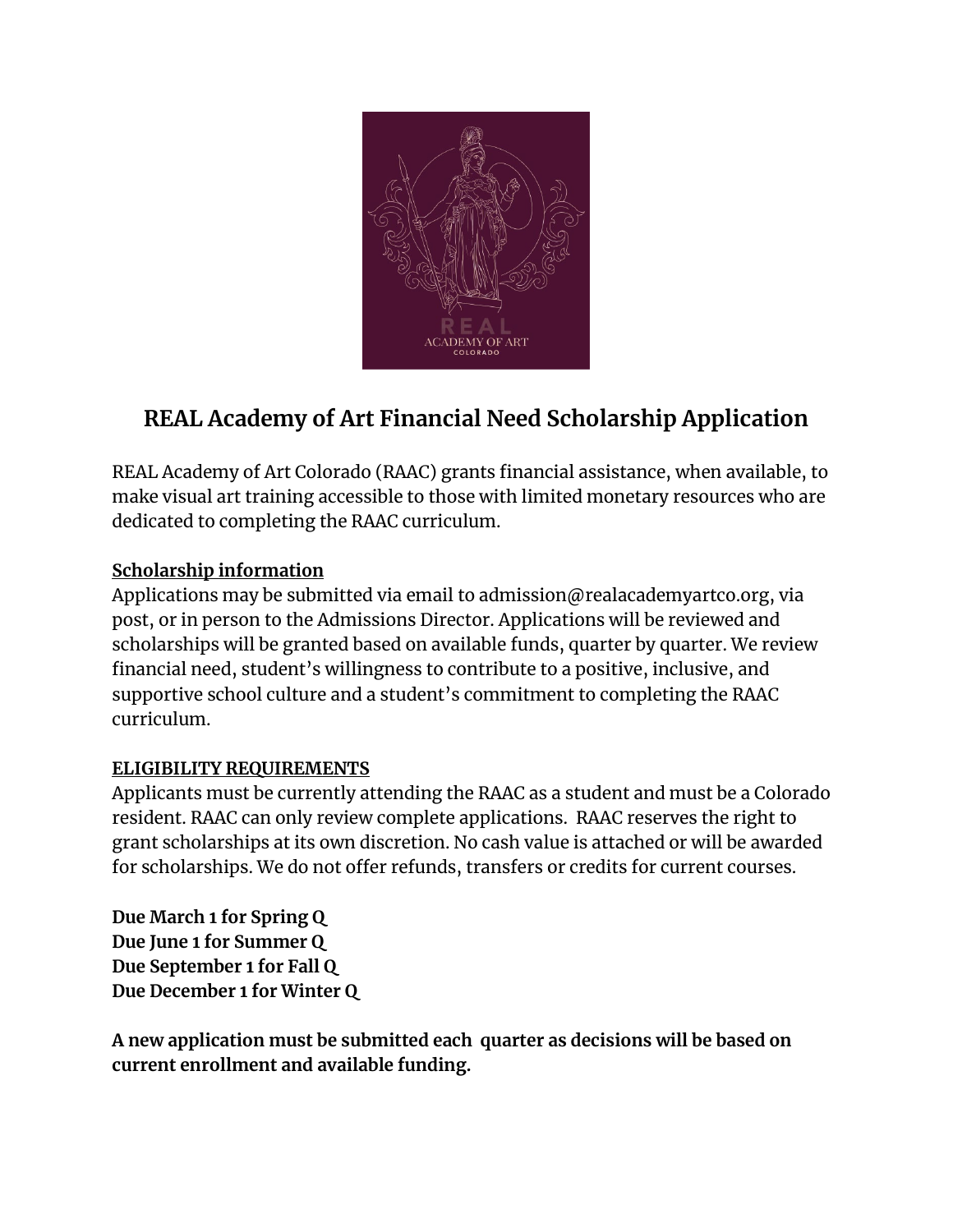## **REAL Academy of Art Colorado Scholarship Program**

| Application Month/Year: ________________                                                                                                                                |  |                                                                                       |
|-------------------------------------------------------------------------------------------------------------------------------------------------------------------------|--|---------------------------------------------------------------------------------------|
|                                                                                                                                                                         |  |                                                                                       |
|                                                                                                                                                                         |  |                                                                                       |
|                                                                                                                                                                         |  |                                                                                       |
| $\overline{\text{City}}$                                                                                                                                                |  | $\frac{1}{\text{Zip Code}}$ $\frac{1}{\text{County}}$                                 |
|                                                                                                                                                                         |  |                                                                                       |
|                                                                                                                                                                         |  |                                                                                       |
| 1. What is your gross monthly household income (before taxes are                                                                                                        |  |                                                                                       |
| 2. How many family members are part of your household? _________________________                                                                                        |  |                                                                                       |
| 3. In order to qualify for grants from some foundations (which will help fund our<br>scholarship program), it is required that we record and track the ethnicity of our |  | scholarship students. Thank you for indicating your ethnicity or cultural background: |
| () Caucasian () African American () Asian/Pacific Islander                                                                                                              |  |                                                                                       |
| () Hispanic/Latino() Native American                                                                                                                                    |  |                                                                                       |
|                                                                                                                                                                         |  |                                                                                       |